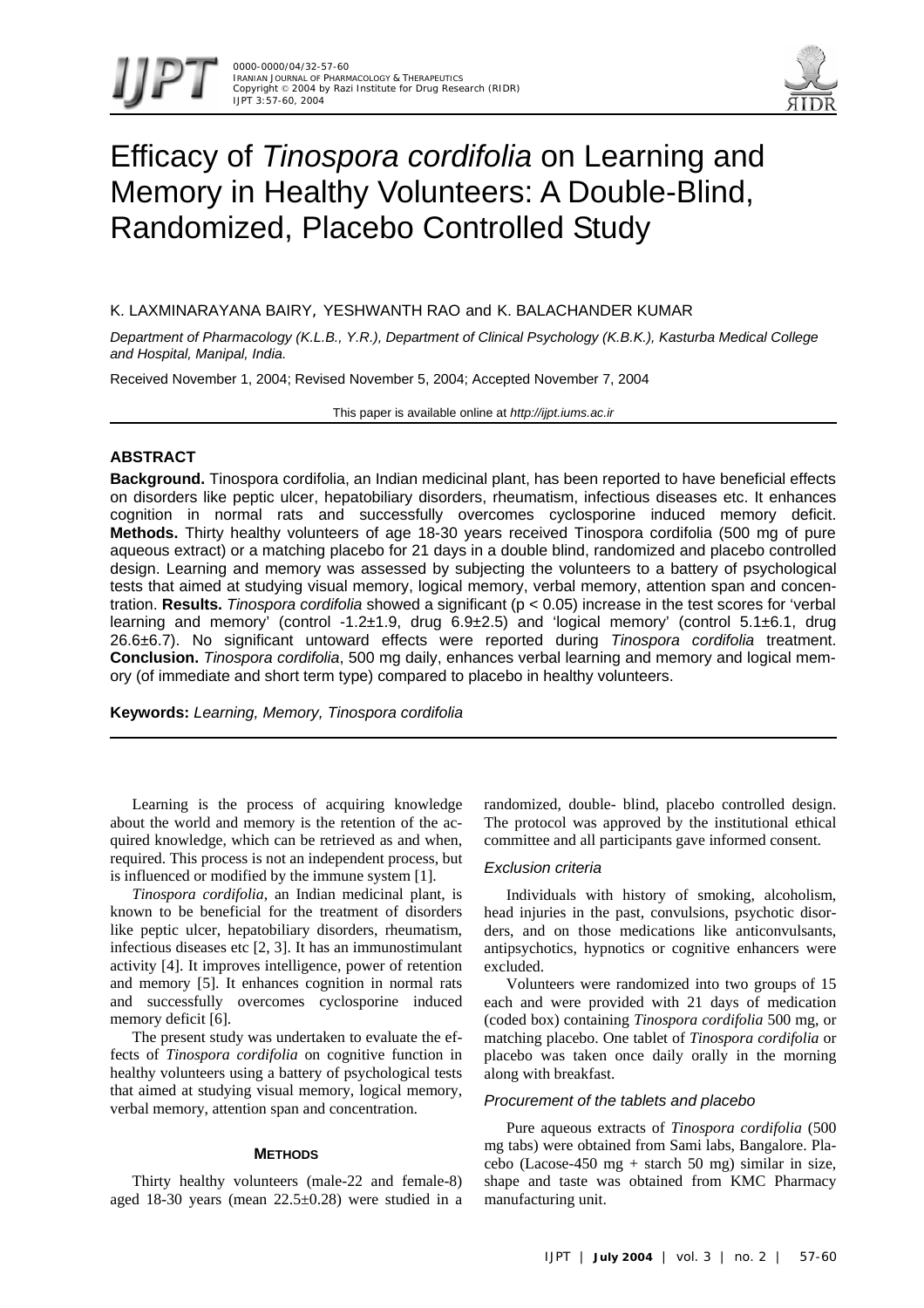<span id="page-1-0"></span>

|  |  |  |  |  | Table 1. The effect of Tinospora cordifolia on various tests for verbal memory and logical memory. |  |
|--|--|--|--|--|----------------------------------------------------------------------------------------------------|--|
|  |  |  |  |  |                                                                                                    |  |

| <b>Tests</b>                                 |                  | <b>Pre-treatment Scores</b><br>$(Mean \pm S.E.M)$ | <b>Post-treatment Scores</b><br>$(Mean \pm S.E.M)$ |                  | Raw Score %<br>$\mathbf{Difference}^{\mathsf{T}}$<br>$(Mean \pm S.E.M)$ |                | 95%<br><b>Confidence Interval</b> |                         |                         |
|----------------------------------------------|------------------|---------------------------------------------------|----------------------------------------------------|------------------|-------------------------------------------------------------------------|----------------|-----------------------------------|-------------------------|-------------------------|
|                                              | Control          | Drug                                              | Control                                            | Drug             | Control                                                                 | Drug           | Control                           | Drug                    | $p$ -value <sup>+</sup> |
| <b>VERBAL MEMORY</b>                         |                  |                                                   |                                                    |                  |                                                                         |                |                                   |                         |                         |
| RVLMT <sup>1</sup>                           | $13.44 + 0.47$   | $13.67+0.28$                                      | $13.27+0.56$                                       | $14.25 \pm 0.23$ | $-1.2+1.9$                                                              | $6.9 \pm 2.5$  | $-5.3-2.9$                        | $1.4 - 12.5$            | 0.02                    |
| RVLMTDR <sup>2</sup>                         | $12.47+0.61$     | $13.2 + 0.42$                                     | $13.06 + 0.48$                                     | $13.83+0.46$     | $3.9 + 2.7$                                                             | $4.8 \pm 2.2$  | $5.3 - 2.9$                       | $-0.06 - 9.6$           | 0.25                    |
| <b>LOGICAL MEMORY</b>                        |                  |                                                   |                                                    |                  |                                                                         |                |                                   |                         |                         |
| $LMT^3$                                      | $14.27 + 1.05$   | $14.06 + 0.76$                                    | 16±1.02                                            | $16.53 \pm 0.58$ | $16.06 + 5.8$                                                           | $22.8 + 8.7$   | 3.57-28.6                         | 6.7-42.6                | 0.50                    |
| LMTDR $4$<br>$\pm$ $\rightarrow$ $\pm$ $\pm$ | $14.73 \pm 1.05$ | $13.6 \pm 0.73$                                   | $15.87 \pm 1.36$                                   | $16.67 \pm 0.54$ | $5.1 + 6$                                                               | $26.6 \pm 6.8$ |                                   | $-9.9 - 16.8$ 12.1-41.2 | 0.02                    |

Post treatment score – Pretreatment score / Pretreatment score  $\times$  100.

‡ Based on Mann-Whitney non parametric test.

 $<sup>1</sup>$  Rey's Verbal learning & memory test.</sup>

#### *Efficacy assessment*

This was done once before the administration of medication as the baseline values and once after the treatment. Learning and memory assessment was carried out in the department of Clinical Psychology.

## *Learning and Memory Assessment Tests*

The learning and memory tests [7] can be classified as follows:

**Tests for Visual Memory.** Benton's visual retention test (tests visual memory only) (BVRT) and Rey's complex figure test (RCFT) includes RCFT, RCFTDR & RCFC (tests visual memory & retention, DR–delayed response and C–copy).

**Tests on Logical Memory.** Logical memory test (LMT). Includes LMT & LMTDR (tests immediate recall, delayed recall & verbal learning, DR – delayed response), involves narrating a story – involves logic hence the term 'logical'

**Tests on Verbal Memory.** Rey's verbal learning and memory test (RVLMT). Includes RVLMT and RVLMTDR – tests learning curves and strategies.

**Tests on Attention Span & Concentration.** Digit Forward and Digit Backward (DF & DB) plus Associated learning – 'easy' and 'hard' (ALE & ALH).

All the above tests assess the immediate and short term memory. The individual tests were carried out as follows:

**BVRT.** This was comprised of 10 card series test with each card having 3 figures, 2 large and 1 small, with the small figure always to one side or the other. Each card was shown for 10 sec and then the subject was asked to reproduce the card (1 correct reproduction  $card = 1$  score).

**RCFT.** Consisted of reproduction of a complex figure. This test investigated visual memory and retention. Both immediate and delayed recall trials were given. The figure was divided into 18 units and maximum score was 22 points. The same test was carried out after a lag period (RCFT-DR delayed response) and by looking (RCF-C copy).

**RVLMT.** This test measured immediate memory span, provided learning curves and revealed learning strategies. It consisted of 5 presentations with recall of a 15-word list, one presentation of a second 15-word list 2 Rey's Verbal learning & memory test – delayed response.

<sup>3</sup> Logical memory test.

4 Logical memory test – delayed response.

and a sixth recall trial that altogether takes 10-15 mins. The score for each trial is the number of words correctly recalled. The same test was carried out after a lag period (RVLMT-DR delayed response).

**LMT.** This was tested by narrating a story that had 21 units. Three trials were given. This test measured both immediate and delayed recall and verbal learning. The same test was carried out after a lag period (LMT-DR delayed response)

**ALE & ALH.** The format of paired associate tests consisted of word pairs which were read to the subject with one or more recall trials in which the first of the pair is presented to the subject to give the associated word. The format consists of 10 word pairs, six forming easy associations (baby-cries) and the other hard pairs that are not associated (cabbage-pen). The test was read 3 times with a memory trial following each reading. Total score was one-half the sum of all correct associations to the easy pairs plus the sum of all correct associations to the hard pairs made within 5 sec after the stimulus word was read. Thus, the highest possible score was 21.

**Immediate Recall (Digit Forward and Digit Backward).** This test measured attention span and concentration. It was carried out by recalling the digits in forward and backward direction. The number of digits recalled was equal to the score. Normal score was DF-5 and DB-3.

Possible untoward effects related to the medication were noted by 'open questionnaire method' and neurological side effects by the 'Udvalg for Kliniske, Undersogelser (UKU) Side Effect Rating Scale [8].

#### *Statistical analysis*

Statistical analysis was carried out using Mann– Whitney test' using SPSS computer software package. Level of significance (*p-*value) was lower than 0.05.

# **RESULTS**

#### *Demographic details of the volunteers*

Of the 30 (Males-22; females-8) volunteers enrolled in the study all 30 completed the study. Average age of the volunteers is  $22.5\pm0.28$  yrs. Sixteen volunteers were from North India, 8 from Karnataka, 4 from Kerala and 2 from Maharastra.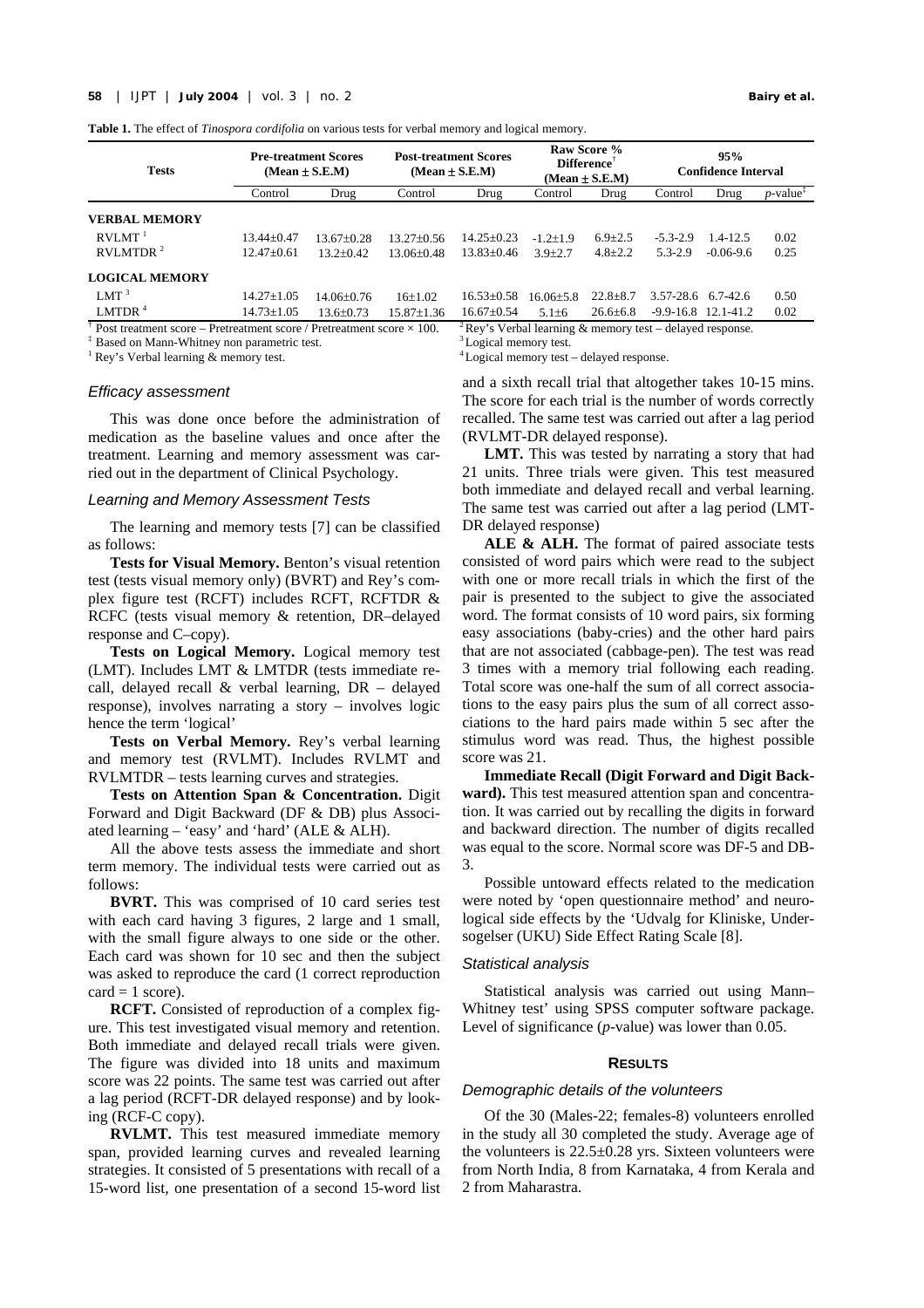<span id="page-2-0"></span>**Table 2.** The effect of *Tinospora cordifolia* on various tests for visual memory.

| <b>Tests</b>                                                                 |                 | <b>Pre-treatment Scores</b><br>$(Mean \pm S.E.M)$ | <b>Post-treatment Scores</b><br>$(Mean \pm S.E.M)$ |                  | Raw Score %<br>Difference<br>$(Mean \pm S.E.M)$ |                 | 95%<br><b>Confidence Interval</b> |              |                                             |
|------------------------------------------------------------------------------|-----------------|---------------------------------------------------|----------------------------------------------------|------------------|-------------------------------------------------|-----------------|-----------------------------------|--------------|---------------------------------------------|
|                                                                              | Control         | Drug                                              | Control                                            | Drug             | Control                                         | Drug            | Control                           | Drug         | $p$ -value <sup><math>\ddagger</math></sup> |
| VISUAL MEMORY                                                                |                 |                                                   |                                                    |                  |                                                 |                 |                                   |              |                                             |
| $BVRT$ <sup>1</sup>                                                          | $8.53 \pm 0.23$ | $8.2 \pm 0.4$                                     | $9.06 \pm 0.24$                                    | $9.27 \pm 0.27$  | $5.07 + 2.4$                                    | $15.8 \pm 5$    | 1.59-11.2                         | $5-26.5$     | 0.39                                        |
| RCFT <sup>2</sup>                                                            | $15.67 \pm 1.3$ | $16.06 + 1.09$                                    | $19.87+0.9$                                        | $20.4 \pm 0.69$  | $25.4 + 8.4$                                    | $29.3 + 9.7$    | 7.4-43.5                          | 11.6-64      | 0.5                                         |
| RCFTDR <sup>3</sup>                                                          | $16.6 \pm 1.3$  | $16.6 + 1.04$                                     | $19.67+0.95$                                       | $20.4 \pm 0.7$   | $29+14.4$                                       | $28 + 8.5$      | $-1.8 - 59.9$                     | 9.7-46.3     | 0.5                                         |
| RCFC <sup>4</sup>                                                            | $14.5 \pm 0.7$  | 14.98±0.94                                        | $14.78 \pm 0.67$                                   | $15.03 \pm 0.68$ | $1.25 + 0.6$                                    | $0.984 \pm 0.7$ | $0.06 - 2.4$                      | $-0.5 - 2.5$ | 0.6                                         |
| Post treatment score – Pretreatment score / Pretreatment score $\times$ 100. |                 | <sup>2</sup> Rey's Complex Figure test.           |                                                    |                  |                                                 |                 |                                   |              |                                             |

3

‡ Based on Mann-Whitney non parametric test.

<sup>1</sup> Benton's Visual Retention test.

# *Drop outs*

No dropouts recorded in the study.

## *Compliance*

Volunteer compliance was noted by asking the volunteers to return the empty boxes in which the tablets were dispensed. None of the boxes given back by the volunteers contained any drug or placebo. Hence the compliance was assumed to be 100%.

## *Efficacy Assessment*

Analysis of the scores by taking the % difference in the tests for verbal learning and memory (RVLMT) and logical memory (LMT) (post-treatment score - pretreatment score / pre-treatment score  $\times$  100) in the control and the drug treated group showed a significant increase ( $p < 0.05$ ) in the drug treated group when compared to the control group (control  $-1.2\pm1.9$ , drug 6.9 $\pm$ 2.5 for RVLMT) & (control 5.1 $\pm$ 6.1, drug 26.6 $\pm$ 6.8 for LMTDR, [Table 1\)](#page-1-0). However, there is no significant difference in the scores of tests for visual memory ( BVRT, control: 5.0±2.4; drug:15.8±5; RCFT, control: 25.4±8.4, drug: 29.3±9.7; RCFTDR, control: 29±14.4, drug: 28±8.5 and RCFC, control: 1.25±0.6, drug:  $0.9\pm0.7$ , [Table 2\)](#page-2-0) and attention span and concentration (DF, control: -0.49±7.9, drug: 7.7±7.5; DB, control: 0.89±6.1, drug: 2.8±5.3; ALE, control: 2.7±1.8, drug: 0.4 $\pm$ 2.53 and ALH, control 37.2 $\pm$ 19.5, drug: 26.6 $\pm$ 10.4, [Table 3\)](#page-3-7).

#### *Untoward Effects*

No volunteer complained of any adverse effects during and after the period of drug intake. No neurological changes were observed at the given dose and for the given duration.

# **DISCUSSION**

*Tinospora cordifolia* has been reported to improve intelligence, power of retention and memory [5]. We had previously reported that *Tinospora cordifolia* improves learning and memory in normal and immunodeficient rats [6]. However, there was no scientific study regarding its efficacy in humans. We felt the need for a critical evaluation of the cognitive effects of this traditional remedy in a well designed, scientific study which might open new vistas for future research in this field.

 $2$  Rey's Complex Figure test.

Rey's Complex figure test – delayed response.

4 Rey's Complex figure – Copy.

Analysis of data by taking the percentage difference in scores, showed a significant  $(p < 0.05)$  increase in the raw score for verbal learning and memory (RVLMT) and logical memory test in the treated group as compared to control group [\(Table 1\)](#page-1-0). Many volunteers had felt an increased freshness after taking the drug. These results indicated for the first time that *Tinospora cordifolia* is associated with beneficial effects on learning and memory (of short term type) in humans (visual and logical memory). However, perusal of the result of Table 2 and 3 shows that *Tinospora cordifolia* did not affect visual memory and attention span and concentration. These differential effects on various types of memories may be due to brain asymmetry. There are reports that the right and left hemispheres of the brain process qualitatively different information [9]. In particular, the left hemisphere was thought to be involved in processing of verbal material, signs, and symbols, whereas the right hemisphere was thought to be involved in handling non-verbal material, images, melodies, and spatial information. Further, it is suggested that right hemisphere functioning is closely associated with the limbic system and the left hemisphere functioning is responsible for maintenance of semantic memories [10] There is evidence for a greater interconnection between the limbic system and right hemisphere than the left hemisphere [\[11\]](#page-3-10). *Tinospora cordifolia* may be acting at the hemisphere level and not on limbic system and hence the differential effect on various types of memory. This is our hypothesis and further studies are necessary in this direction.

With regards to its precise mechanism of the beneficial effects little is known. It probably acts by modulating the immune mechanism. There is a good deal of interaction between central nervous system and immune system [12-14]. Diminished intellectual functions and motor impairment are seen in patients with AIDS and psychiatric illnesses associated with immunological abnormalities [\[ 14\]](#page-3-12). Viral or cyclosporine (an immunosuppressant) induced immunosuppression is found to produce learning and memory impairment [\[15,](#page-3-13) [16\]](#page-3-14). Cyclosporine is thought to act on its receptor immunophilin in the brain and reduce the synthesis of IL-1 [ [17\]](#page-3-15). Low levels of IL-1 has also been found to produce both cognitive defects and lowered pain threshold in animals [\[ 18\]](#page-3-16).

The impairment of cognition was absent when cytokines, interleukine-2 and lymphokine activated killer